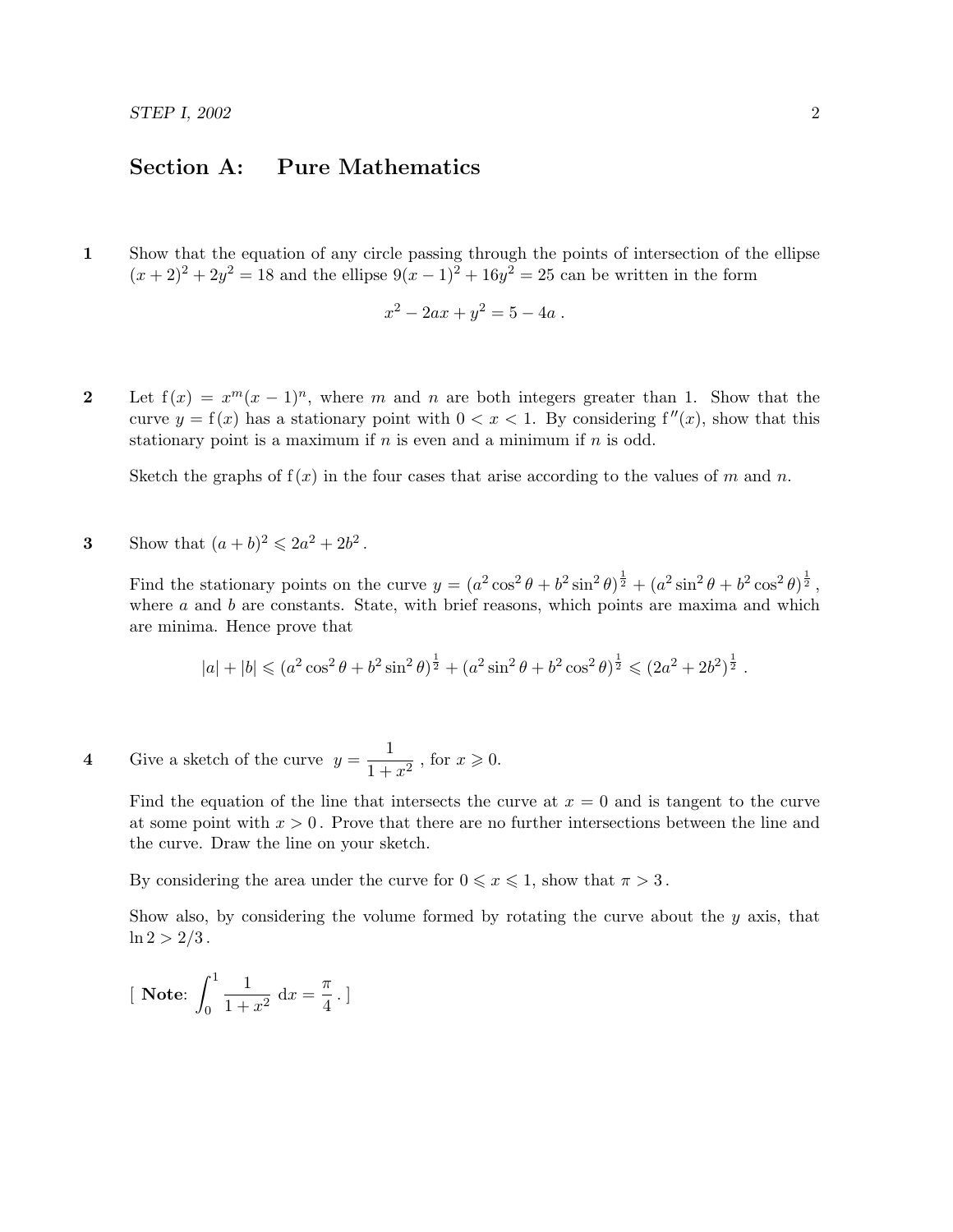5 Let

$$
f(x) = xn + a1xn-1 + \cdots + an
$$
,

where  $a_1, a_2, \ldots, a_n$  are given numbers. It is given that  $f(x)$  can be written in the form

$$
f(x) = (x + k_1)(x + k_2) \cdots (x + k_n).
$$

By considering f(0), or otherwise, show that  $k_1k_2...k_n = a_n$ .

Show also that

$$
(k_1+1)(k_2+1)\cdots(k_n+1) = 1 + a_1 + a_2 + \cdots + a_n
$$

and give a corresponding result for  $(k_1 - 1)(k_2 - 1) \cdots (k_n - 1)$ .

Find the roots of the equation

$$
x^4 + 22x^3 + 172x^2 + 552x + 576 = 0
$$
,

given that they are all integers.

6 A pyramid stands on horizontal ground. Its base is an equilateral triangle with sides of length  $a$ , the other three sides of the pyramid are of length  $b$  and its volume is  $V$ . Given that the formula for the volume of any pyramid is  $\frac{1}{3} \times$  area of base  $\times$  height, show that

$$
V = \frac{1}{12}a^2(3b^2 - a^2)^{\frac{1}{2}}.
$$

The pyramid is then placed so that a non-equilateral face lies on the ground. Show that the new height,  $h$ , of the pyramid is given by

$$
h^2 = \frac{a^2(3b^2 - a^2)}{4b^2 - a^2}.
$$

Find, in terms of  $a$  and  $b$ , the angle between the equilateral triangle and the horizontal.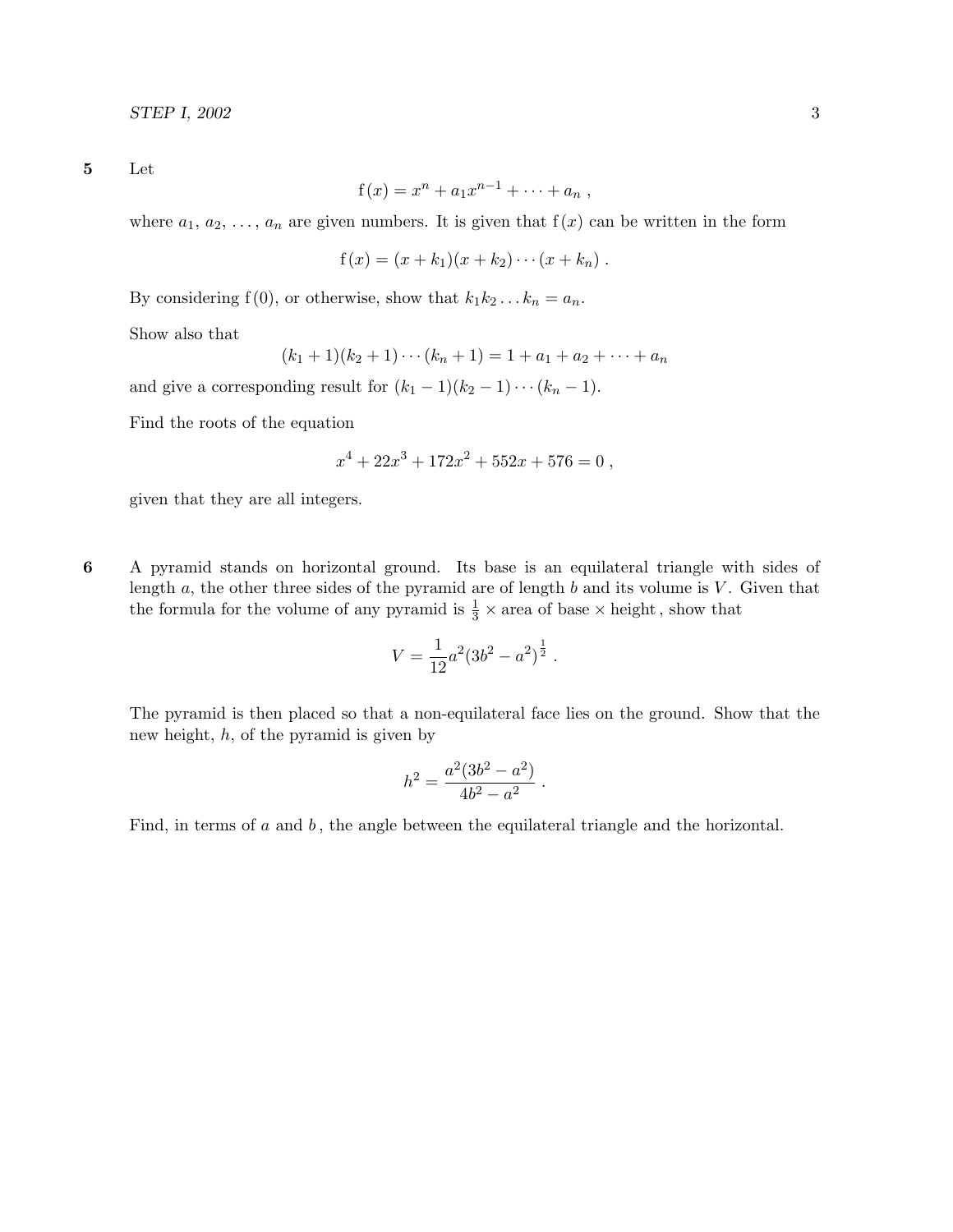7 Let

$$
I = \int_0^a \frac{\cos x}{\sin x + \cos x} dx \quad \text{and} \quad J = \int_0^a \frac{\sin x}{\sin x + \cos x} dx,
$$

where  $0 \le a < 3\pi/4$ . By considering  $I + J$  and  $I - J$ , show that  $2I = a + \ln(\sin a + \cos a)$ .

Find also:

(i) 
$$
\int_0^{\pi/2} \frac{\cos x}{p \sin x + q \cos x} dx
$$
, where *p* and *q* are positive numbers;  
(ii) 
$$
\int_0^{\pi/2} \frac{\cos x + 4}{3 \sin x + 4 \cos x + 25} dx
$$
.

8 I borrow C pounds at interest rate  $100\alpha$ % per year. The interest is added at the end of each year. Immediately after the interest is added, I make a repayment. The amount I repay at the end of the kth year is  $R_k$  pounds and the amount I owe at the beginning of kth year is  $C_k$  pounds (with  $C_1 = C$ ). Express  $C_{n+1}$  in terms of  $R_k$   $(k = 1, 2, ..., n)$ ,  $\alpha$  and  $C$  and show that, if I pay off the loan in N years with repayments given by  $R_k = (1 + \alpha)^k r$ , where r is constant, then  $r = C/N$ .

If instead I pay off the loan in  $N$  years with  $N$  equal repayments of  $R$  pounds, show that

$$
\frac{R}{C} = \frac{\alpha (1+\alpha)^N}{(1+\alpha)^N - 1} ,
$$

and that  $R/C \approx 27/103$  in the case  $\alpha = 1/50$ ,  $N = 4$ .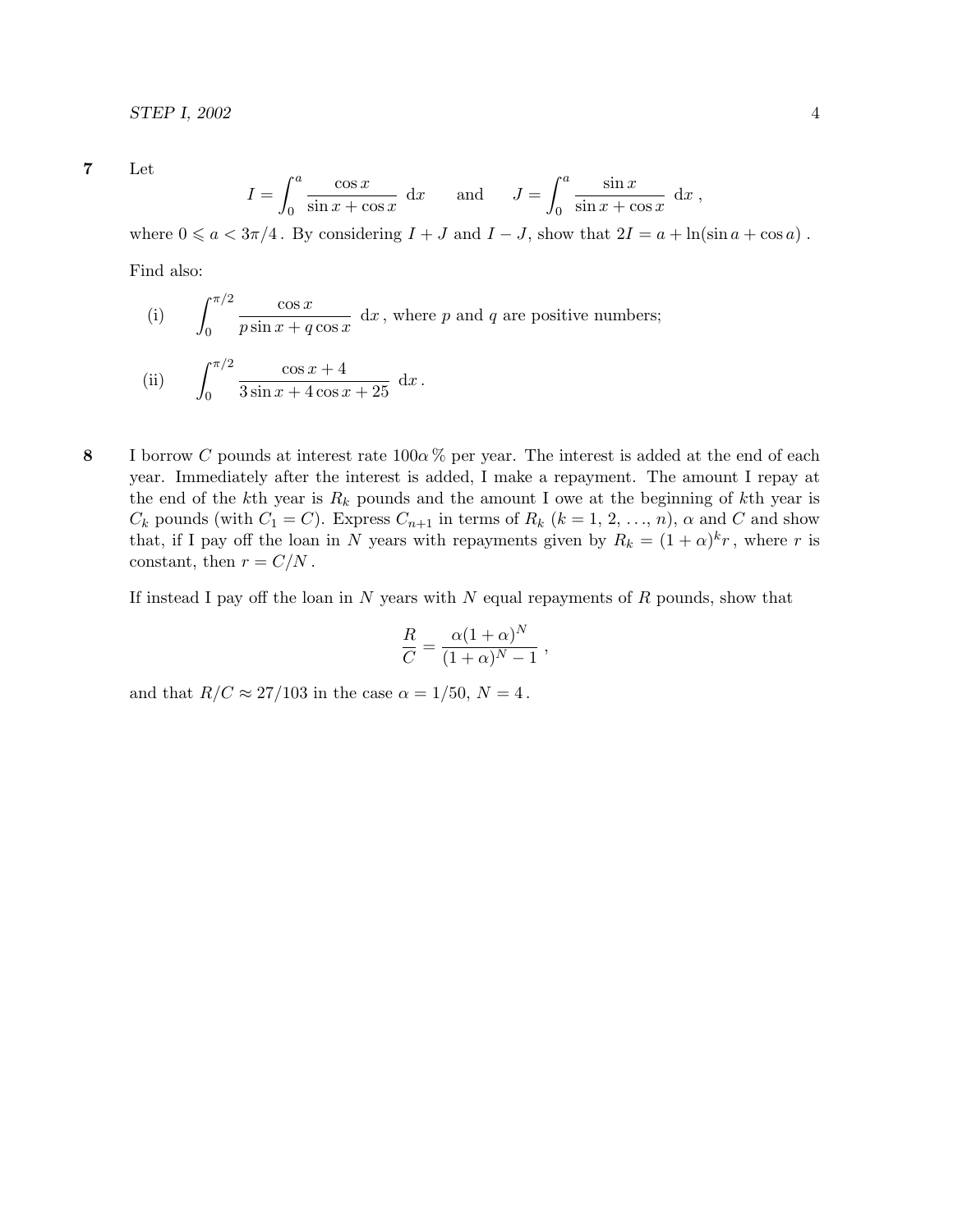# Section B: Mechanics



A lorry of weight W stands on a plane inclined at an angle  $\alpha$  to the horizontal. Its wheels are a distance 2d apart, and its centre of gravity  $G$  is at a distance h from the plane, and halfway between the sides of the lorry. A horizontal force  $P$  acts on the lorry through  $G$ , as shown.

- (i) If the normal reactions on the lower and higher wheels of the lorry are equal, show that the sum of the frictional forces between the wheels and the ground is zero.
- (ii) If P is such that the lorry does not tip over (but the normal reactions on the lower and higher wheels of the lorry need not be equal), show that

$$
W \tan(\alpha - \beta) \leqslant P \leqslant W \tan(\alpha + \beta) ,
$$

where  $\tan \beta = d/h$ .

## 9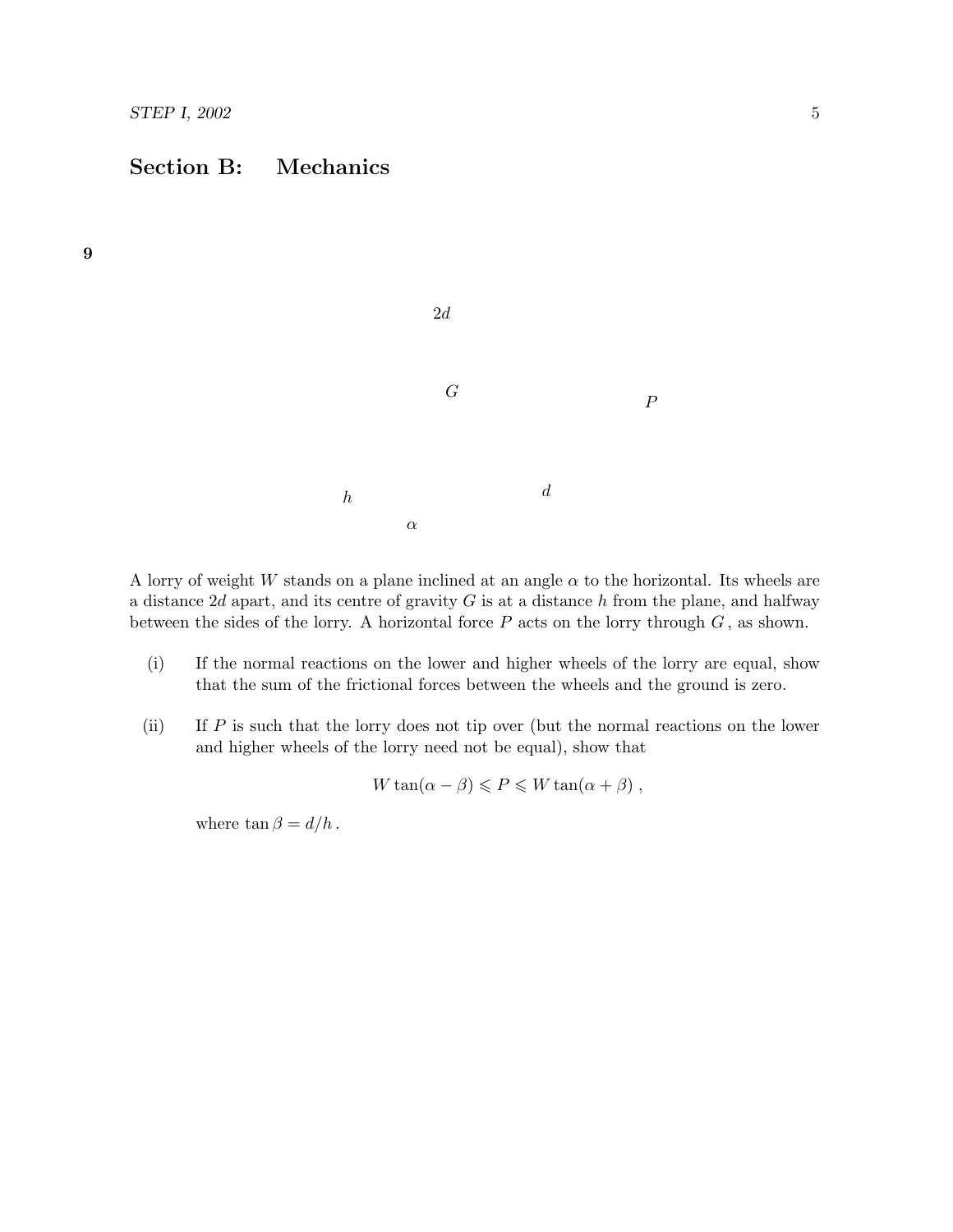#### $STEP$  I, 2002 6

10 A bicycle pump consists of a cylinder and a piston. The piston is pushed in with steady speed  $u$ . A particle of air moves to and fro between the piston and the end of the cylinder, colliding perfectly elastically with the piston and the end of the cylinder, and always moving parallel with the axis of the cylinder. Initially, the particle is moving towards the piston at speed v. Show that the speed,  $v_n$ , of the particle just after the nth collision with the piston is given by  $v_n = v + 2nu$ .

Let  $d_n$  be the distance between the piston and the end of the cylinder at the nth collision, and let  $t_n$  be the time between the nth and  $(n + 1)$ th collisions. Express  $d_n - d_{n+1}$  in terms of u and  $t_n$ , and show that

$$
d_{n+1} = \frac{v + (2n - 1)u}{v + (2n + 1)u} d_n.
$$

Express  $d_n$  in terms of  $d_1$ ,  $u$ ,  $v$  and  $n$ .

In the case  $v = u$ , show that  $ut_n = \frac{d_1}{n(n+1)}$ .

11



A particle  $P_1$  of mass m collides with a particle  $P_2$  of mass km which is at rest. No energy is lost in the collision. The direction of motion of  $P_1$  and  $P_2$  after the collision make non-zero angles of  $\theta$  and  $\phi$ , respectively, with the direction of motion of  $P_1$  before the collision, as shown. Show that

$$
\sin^2 \theta + k \sin^2 \phi = k \sin^2 (\theta + \phi).
$$

Show that, if the angle between the particles after the collision is a right angle, then  $k = 1$ .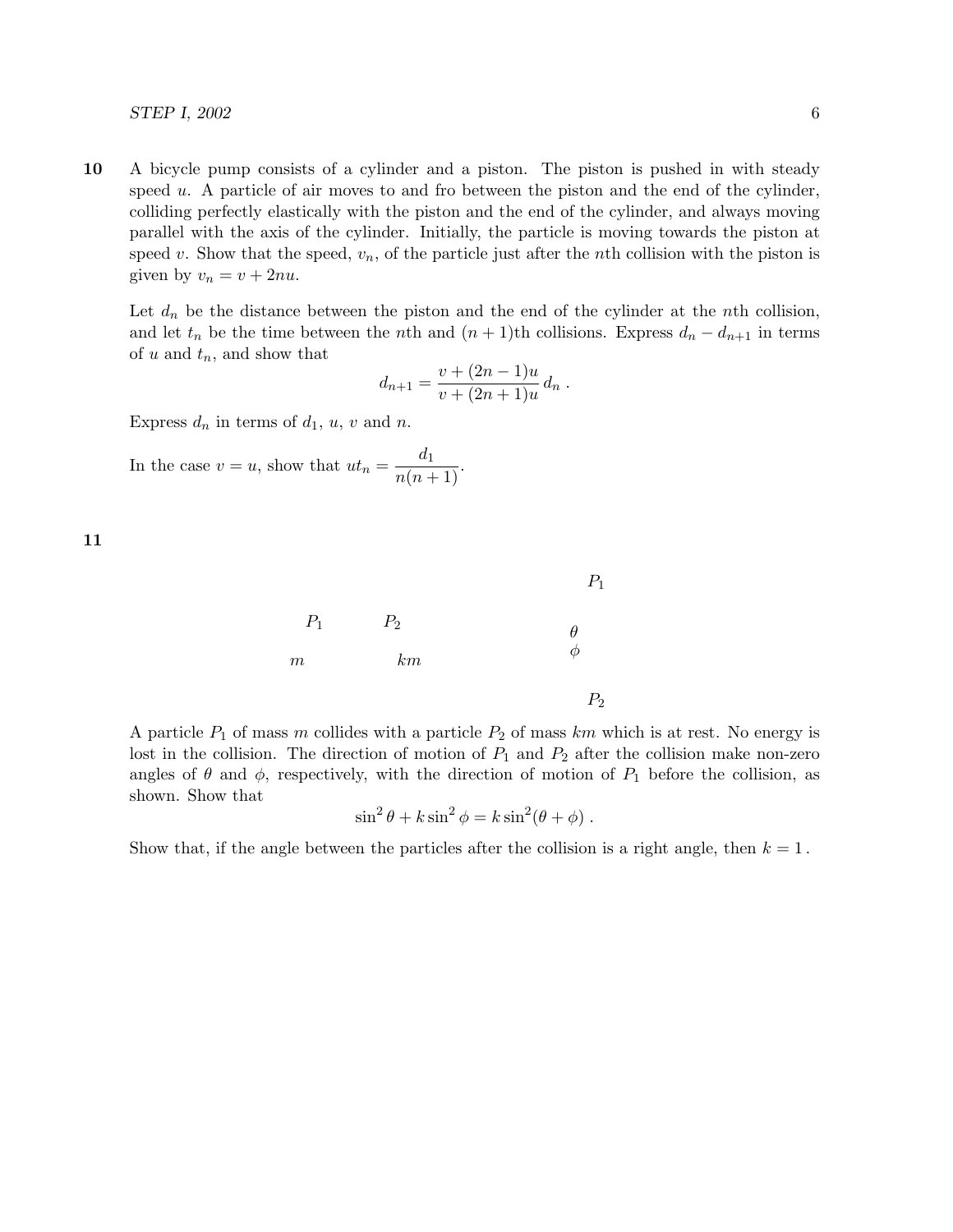# Section C: Probability and Statistics

12 Harry the Calculating Horse will do any mathematical problem I set him, providing the answer is 1, 2, 3 or 4. When I set him a problem, he places a hoof on a large grid consisting of unit squares and his answer is the number of squares partly covered by his hoof. Harry has circular hoofs, of radius 1/4 unit.

After many years of collaboration, I suspect that Harry no longer bothers to do the calculations, instead merely placing his hoof on the grid completely at random. I often ask him to divide 4 by 4, but only about 1/4 of his answers are right; I often ask him to add 2 and 2, but disappointingly only about  $\pi/16$  of his answers are right. Is this consistent with my suspicions?

I decide to investigate further by setting Harry many problems, the answers to which are 1, 2, 3, or 4 with equal frequency. If Harry is placing his hoof at random, find the expected value of his answers. The average of Harry's answers turns out to be 2. Should I get a new horse?

13 The random variable U takes the values  $+1$ , 0 and  $-1$ , each with probability  $\frac{1}{3}$ . The random variable V takes the values  $+1$  and  $-1$  as follows:

if 
$$
U = 1
$$
, then  $P(V = 1) = \frac{1}{3}$  and  $P(V = -1) = \frac{2}{3}$ ;  
if  $U = 0$ , then  $P(V = 1) = \frac{1}{2}$  and  $P(V = -1) = \frac{1}{2}$ ;  
if  $U = -1$ , then  $P(V = 1) = \frac{2}{3}$  and  $P(V = -1) = \frac{1}{3}$ .

- (i) Show that the probability that both the roots of the equation  $x^2 + Ux + V = 0$  are real is  $\frac{1}{2}$ .
- (ii) Find the expected value of the larger root of the equation  $x^2 + Ux + V = 0$ , given that both roots are real.
- (iii) Find the probability that the roots of the equation

$$
x^{3} + (U - 2V)x^{2} + (1 - 2UV)x + U = 0
$$

are all positive.